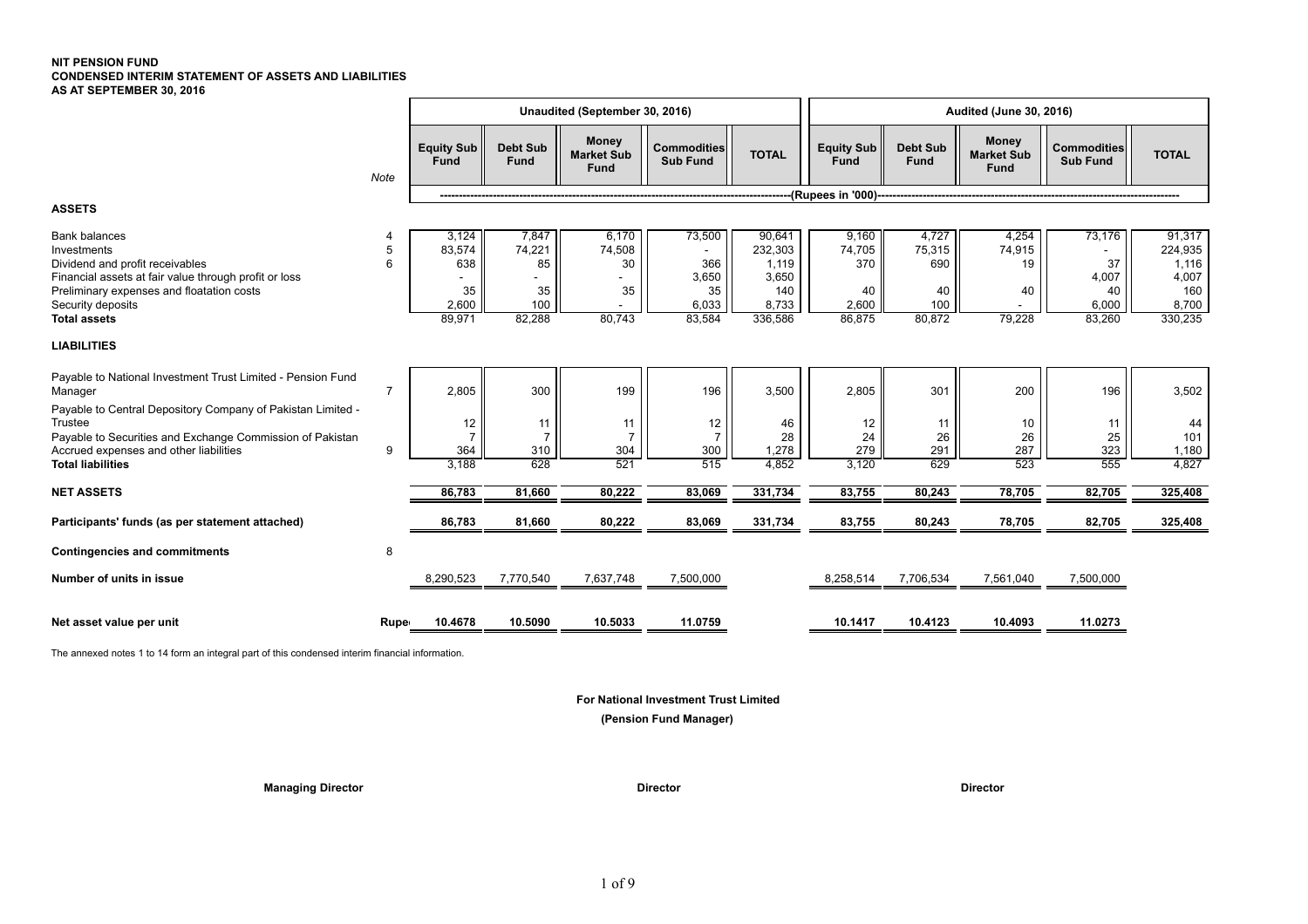# **NIT PENSION FUND CONDENSED INTERIM INCOME STATEMENT FOR THE QUARTER ENDED SEPTEMBER 30, 2016 (Unaudited)**

|                                                                                            | Three months period ended 30 September 2016 |                         |                                           |                          |                |                                  |                         |                                           | Three months period ended 30 September 2015 |              |
|--------------------------------------------------------------------------------------------|---------------------------------------------|-------------------------|-------------------------------------------|--------------------------|----------------|----------------------------------|-------------------------|-------------------------------------------|---------------------------------------------|--------------|
| Note                                                                                       | Equity<br><b>Sub Fund</b>                   | Debt Sub<br><b>Fund</b> | <b>Money</b><br><b>Market Sub</b><br>Fund | Commoditie<br>s Sub Fund | <b>TOTAL</b>   | <b>Equity</b><br><b>Sub Fund</b> | <b>Debt Sub</b><br>Fund | <b>Money</b><br><b>Market Sub</b><br>Fund | Commoditie<br>s Sub Fund                    | <b>TOTAL</b> |
|                                                                                            |                                             |                         |                                           |                          |                | (Rupees in '000)--               |                         |                                           |                                             |              |
| <b>INCOME</b>                                                                              |                                             |                         |                                           |                          |                |                                  |                         |                                           |                                             |              |
| Dividend income                                                                            | 730                                         |                         |                                           |                          | 730            | 1,108                            |                         |                                           |                                             | 1,108        |
| Gain on sale of investments-net                                                            | (269)                                       |                         |                                           |                          | (269)          | 22                               |                         |                                           |                                             | 22           |
| Income from government securities                                                          | ٠                                           | 1,044                   | 1,055                                     | ٠                        | 2,099          | $\sim$                           | 981                     | 981                                       |                                             | 1,962        |
| Income from Debt securities                                                                |                                             | 77                      |                                           |                          | 77             | $\sim$                           |                         |                                           |                                             | ٠            |
| Profit on bank deposits                                                                    | 70                                          | 68                      | 75                                        | 1,112                    | 1,325          | 155                              | 330                     | 322                                       | 1,232                                       | 2,039        |
| Realized gain on gold contracts                                                            |                                             |                         | ٠                                         | 4,373                    | 4,373          |                                  |                         |                                           |                                             |              |
| Net unrealized (loss) on future contracts of gold                                          |                                             |                         | ٠                                         | (634)                    | (634)          |                                  |                         |                                           |                                             |              |
| <b>Total income</b>                                                                        | 531                                         | 1.189                   | 1,130                                     | 4,851                    | 7,701          | 1,285                            | 1,311                   | 1,303                                     | 1,232                                       | 5,131        |
|                                                                                            |                                             |                         |                                           |                          |                |                                  |                         |                                           |                                             |              |
| <b>EXPENSES</b><br>Impairment loss on equity securities classified as 'available for sale' | 123                                         |                         |                                           |                          | 123            |                                  |                         |                                           |                                             |              |
| Remuneration of National Investment Trust Limited-Pension Fund Manager                     | 326                                         | 307                     | 301                                       | 315                      | 1,249          | 285                              | 288                     | 286                                       | 285                                         | 1,145        |
| Sindh sales tax on remuneration of Pension Fund Manager                                    | 42                                          | 40                      | 39                                        | 41                       | 162            | 46                               | 47                      | 46                                        | 46                                          | 185          |
| Federal Excise Duty on Pension Fund Manager Remuneration                                   |                                             |                         |                                           | ٠                        |                | 45                               | 46                      | 46                                        | 46                                          | 183          |
| Annual fee - Securities and Exchange Commission of Pakistan                                | $\overline{7}$                              | $\overline{7}$          | $\overline{7}$                            | $\overline{7}$           | 27             | 6                                | 6                       | 6                                         | 6                                           | 24           |
| Trustee Fee- Central Depository Company of Pakistan Limited                                | 37                                          | 35                      | 34                                        | 36                       | 141            | 34                               | 35                      | 35                                        | 35                                          | 139          |
| Custodian charges of Central Depository Company of Pakistan Limited                        | 3                                           | $\mathbf{1}$            | ٠                                         | ä,                       | $\overline{4}$ | 4                                | 1                       |                                           |                                             | 5            |
| Securities transaction costs                                                               |                                             |                         | ٠                                         | 55                       | 55             |                                  |                         |                                           |                                             |              |
| Amortization of Formation Cost                                                             | 5                                           | 5                       | 5                                         | 5                        | 21             | 5                                | 5                       | 5                                         | 5                                           | 20           |
| Auditors' Remuneration                                                                     | 19                                          | 19                      | 19                                        | 19                       | 75             | 28                               | 28                      | 28                                        | 28                                          | 112          |
| Printing and related costs                                                                 | 3                                           | 3                       | 3                                         | 3                        | 11             | 6                                | 6                       | 6                                         | 6                                           | 24           |
| <b>Total expenses</b>                                                                      | 565                                         | 416                     | 407                                       | 480                      | 1,868          | 459                              | 463                     | 458                                       | 457                                         | 1,838        |
| Net (loss) / income for the period before taxation                                         | (34)                                        | 773                     | 723                                       | 4,371                    | 5,833          | 826                              | 848                     | 845                                       | 775                                         | 3,293        |
| Taxation                                                                                   |                                             |                         |                                           |                          |                |                                  |                         |                                           |                                             |              |
| Net (loss) / income for the period                                                         | (34)                                        | 773                     | 723                                       | 4,371                    | 5,833          | 826                              | 848                     | 845                                       | 775                                         | 3,293        |

The annexed notes 1 to 14 form an integral part of this condensed interim financial information.

 **For National Investment Trust Limited (Pension Fund Manager)**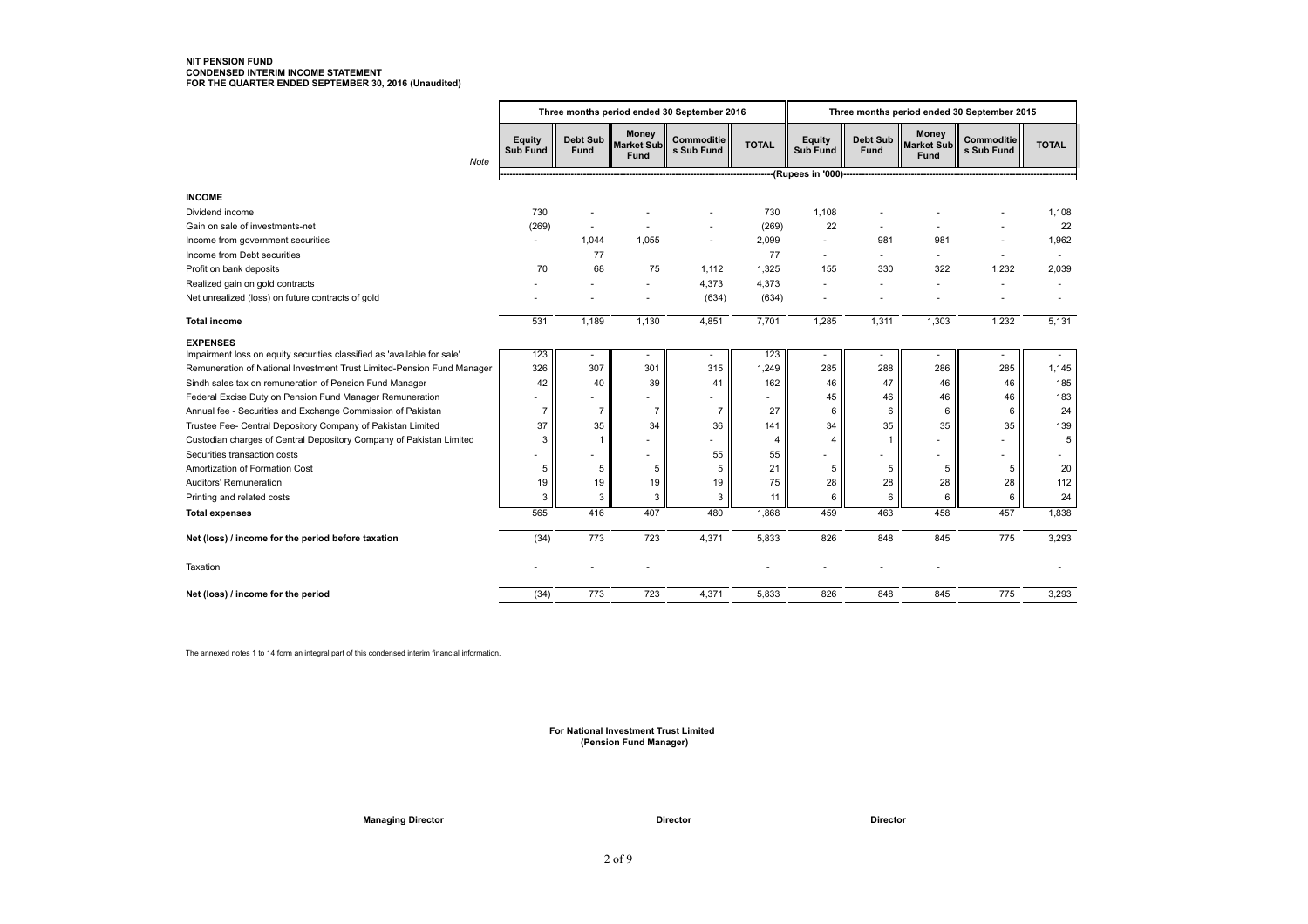# **NIT PENSION FUND CONDENSED INTERIM STATEMENT OF COMPREHENSIVE INCOME FOR THE QUARTER ENDED SEPTEMBER 30, 2016 (Unaudited)**

|                                                                                                   |             |                           |                  |                                           | Three months period ended 30 September 2016 | Three months period ended 30 September 2015 |                                                  |                         |                                           |                          |              |
|---------------------------------------------------------------------------------------------------|-------------|---------------------------|------------------|-------------------------------------------|---------------------------------------------|---------------------------------------------|--------------------------------------------------|-------------------------|-------------------------------------------|--------------------------|--------------|
|                                                                                                   |             | Equity Sub<br><b>Fund</b> | Debt Sub<br>Fund | <b>Money</b><br><b>Market Sub</b><br>Fund | <b>Commoditie</b><br>s Sub Fund             | <b>TOTAL</b>                                | <b>Equity</b><br><b>Sub Fund</b>                 | <b>Debt Sub</b><br>Fund | Money<br><b>Market Sub</b><br><b>Fund</b> | Commoditie<br>s Sub Fund | <b>TOTAL</b> |
|                                                                                                   |             |                           |                  |                                           |                                             |                                             | --Rupees in '000-------------------------------- |                         |                                           |                          |              |
|                                                                                                   | <b>Note</b> |                           |                  |                                           |                                             |                                             |                                                  |                         |                                           |                          |              |
| Net income for the period                                                                         |             | (34)                      | 773              | 723                                       | 4,371                                       | 5,832                                       | 826                                              | 848                     | 845                                       | 775                      | 3,294        |
| Other comprehensive income                                                                        |             |                           |                  |                                           |                                             |                                             |                                                  |                         |                                           |                          |              |
| Net unrealised (dimunition) on remeasurement of<br>investments classified as 'available for sale' | 5.4         | 2,725                     | (23)             | (7)                                       | (4,007)                                     | (1, 312)                                    | (7, 571)                                         | (3)                     | (3)                                       |                          | (7, 577)     |
| Total comprehensive (loss) / income for the period                                                |             | 2,691                     | 750              | 716                                       | 364                                         | 4,520                                       | (6, 745)                                         | 845                     | 842                                       | 775                      | (4,283)      |

The annexed notes 1 to 14 form an integral part of this condensed interim financial information.

# **For National Investment Trust Limited (Pension Fund Manager)**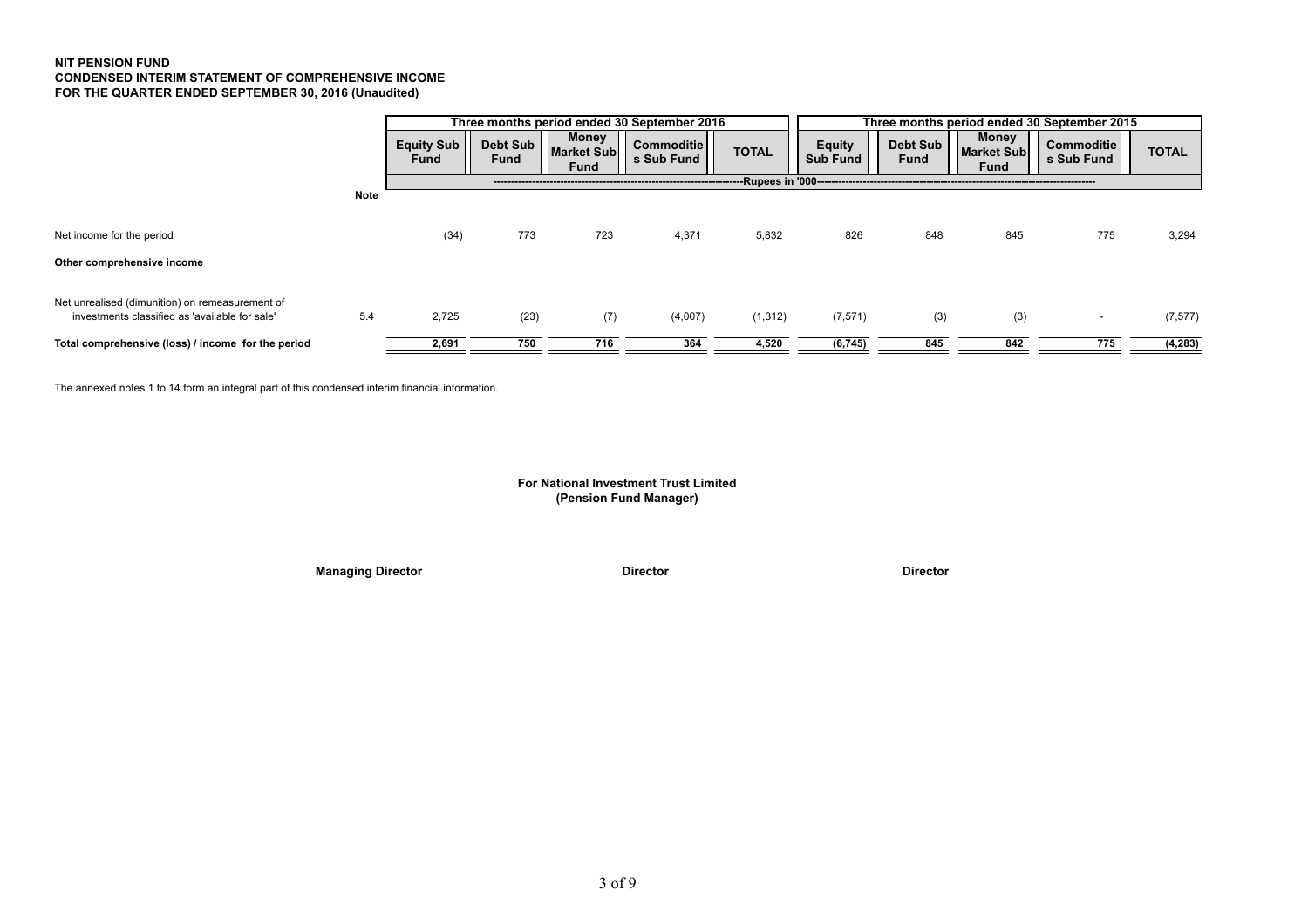# **NIT PENSION FUND CONDENDSED INTERIM STATEMENT OF MOVEMENT IN UNIT HOLDERS' FUND FOR THE QUARTER ENDED SEPTEMBER 30, 2016 (Unaudited)**

|                                                                                                                               | Three months period ended 30 September 2016<br>Three months period ended 30 September 2015 |                          |                                    |                          |              |                                  |                                |                             |                                 |              |
|-------------------------------------------------------------------------------------------------------------------------------|--------------------------------------------------------------------------------------------|--------------------------|------------------------------------|--------------------------|--------------|----------------------------------|--------------------------------|-----------------------------|---------------------------------|--------------|
|                                                                                                                               | <b>Equity Sub</b><br><b>Fund</b>                                                           | Debt Sub<br><b>Fund</b>  | <b>Money</b><br>Market Sub<br>Fund | Commoditie<br>s Sub Fund | <b>Total</b> | <b>Equity Sub</b><br><b>Fund</b> | <b>Debt Sub</b><br><b>Fund</b> | Money<br>Market Sub<br>Fund | <b>Commoditie</b><br>s Sub Fund | <b>Total</b> |
|                                                                                                                               |                                                                                            |                          |                                    |                          |              |                                  |                                |                             |                                 |              |
| Net assets at the beginning of the period                                                                                     | 83,755                                                                                     | 80,243                   | 78,705                             | 82,705                   | 325,408      | 75,785                           | 75,599                         | 75,255                      | 75,150                          | 301,790      |
| Amount received on issuance of units                                                                                          | 337                                                                                        | 667                      | 801                                | $\overline{\phantom{a}}$ | 1,805        | 1,206                            | 359                            | 120                         | 4                               | 1,689        |
| Net unrealised appreciation / (diminution) on re-measurement<br>of investments classified as 'available for sale ' - note 5.4 | 2,725                                                                                      | (23)                     | (7)                                | (4,007)                  | $-1,312$     | (7, 571)                         | (3)                            | (3)                         |                                 | $-7,577$     |
| Gain on sale of investments-net                                                                                               | (269)                                                                                      | $\overline{\phantom{0}}$ |                                    | 4,373                    | 4,104        | 22                               |                                | $\overline{\phantom{a}}$    |                                 | 22           |
| Other net (loss) / income for the period                                                                                      | 235                                                                                        | 773                      | 723                                | (2)                      | 1,729        | 804                              | 848                            | 845                         | 775                             | 3,271        |
|                                                                                                                               | 2,691                                                                                      | 750                      | 716                                | 364                      | 4,521        | (6, 745)                         | 845                            | 842                         | 775                             | (4,284)      |
| Net assets at the end of the period                                                                                           | 86,783                                                                                     | 81,660                   | 80,222                             | 83,069                   | 331,734      | 70,246                           | 76,803                         | 76,217                      | 75,929                          | 299,195      |

The annexed notes 1 to 14 form an integral part of this condensed interim financial information.

# **(Pension Fund Manager) For National Investment Trust Limited**

**Managing Director Contract Director Director Director Director Director Director Director Director**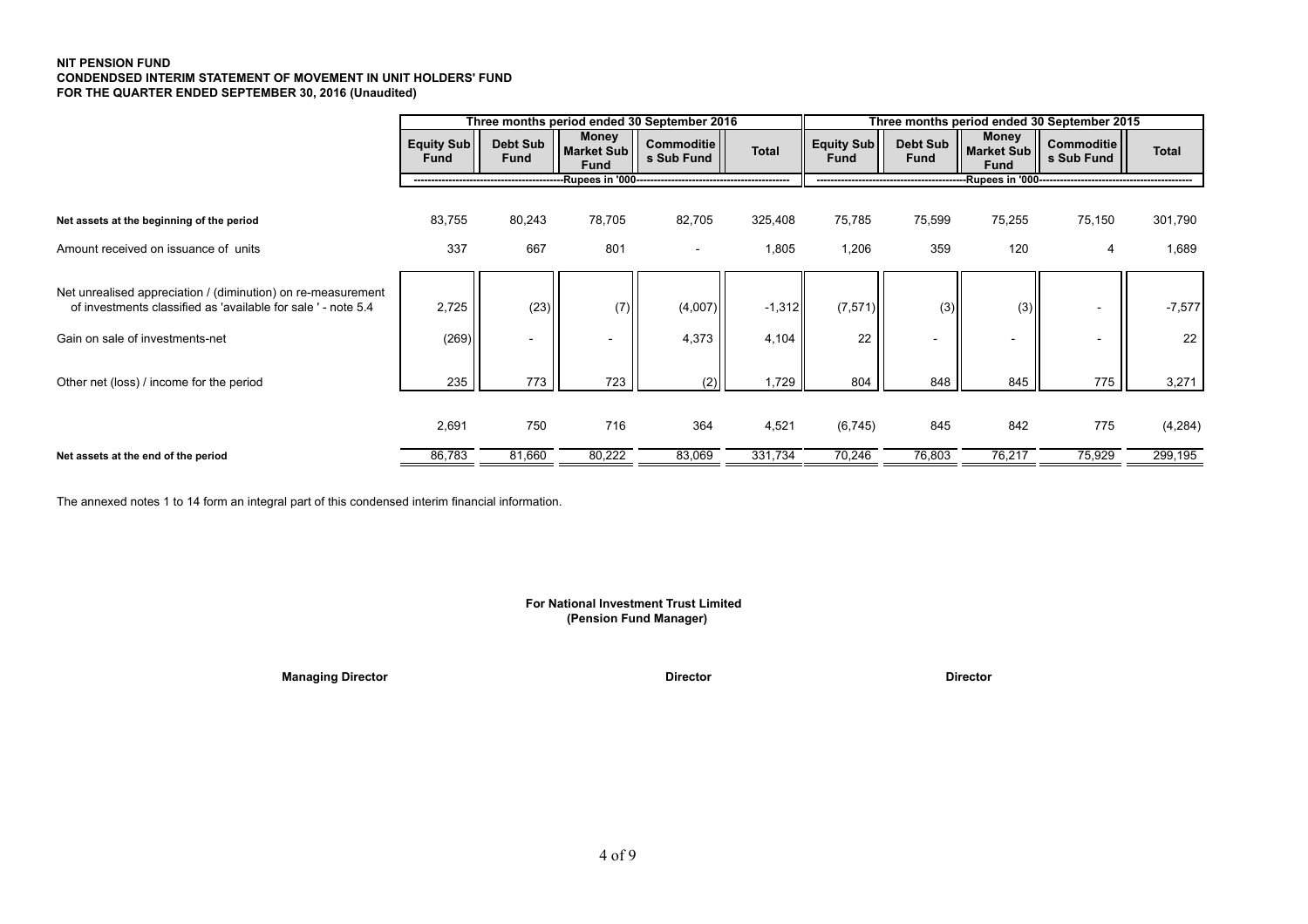### **NIT PENSION FUND CONDENSED INTERIM CASH FLOW STATEMENT FOR THE QUARTER ENDED SEPTEMBER 30, 2016 (Unaudited)**

|                                                                                                                             |                                  |                                |                                                  | Three months period ended 30 September 2016 |                            |                                  |                                |                                                  | Three months period ended 30 September 2015         |                        |
|-----------------------------------------------------------------------------------------------------------------------------|----------------------------------|--------------------------------|--------------------------------------------------|---------------------------------------------|----------------------------|----------------------------------|--------------------------------|--------------------------------------------------|-----------------------------------------------------|------------------------|
|                                                                                                                             | <b>Equity Sub</b><br><b>Fund</b> | <b>Debt Sub</b><br><b>Fund</b> | <b>Money</b><br><b>Market Sub</b><br><b>Fund</b> | <b>Commoditie</b><br>s Sub Fund             | <b>Total</b>               | <b>Equity Sub</b><br><b>Fund</b> | <b>Debt Sub</b><br><b>Fund</b> | <b>Money</b><br><b>Market Sub</b><br><b>Fund</b> | <b>Commoditie</b><br>s Sub Fund                     | <b>Total</b>           |
|                                                                                                                             |                                  |                                | --Rupees in '000------------                     |                                             |                            |                                  |                                | -Rupees in '000-------------                     |                                                     |                        |
| <b>CASH FLOWS FROM OPERATING ACTIVITIES</b>                                                                                 |                                  |                                |                                                  |                                             |                            |                                  |                                |                                                  |                                                     |                        |
| Net (loss) / income for the period before taxation<br>(Increase) / decrease in assets                                       | (34)                             | 773                            | 723                                              | 4,371                                       | 5,833                      | 826                              | 848                            | 845                                              | 775                                                 | 3,293                  |
| Investments<br>Dividend and other receivables<br>Financial assets at fair value through profit or loss                      | (6, 145)<br>(268)                | 1,071<br>605                   | 402<br>(11)                                      | (4,005)<br>(329)<br>357                     | (8,677)<br>(4)<br>357      | (41,390)<br>(1,024)              | (74, 804)<br>142               | (74, 804)<br>145                                 | (223)                                               | (190, 998)<br>(960)    |
| Preliminary expenses and floatation costs<br>Preliminary expenses and floatation costs                                      | 5                                | 5                              | 5                                                | 5<br>(33)                                   | 21<br>(33)                 | 6<br>10,000                      | 6                              | 5                                                | 5                                                   | 22<br>10,000           |
| Increase / (decrease) in liabilities<br>Payable to National Investment Trust Limited                                        | (6, 408)                         | 1,681                          | 396                                              | (4,005)                                     | (8, 336)                   | (32, 408)                        | (74, 656)                      | (74, 654)                                        | (218)                                               | (181, 936)             |
| - Pension Fund Manager<br>Fee payable to Securities and Exchange Commission                                                 |                                  | (1)                            | (1)                                              |                                             | (2)                        | 34                               | 39                             | 39                                               | 39                                                  | 151                    |
| of Pakistan<br>Payable against purchase of investments<br>Payable to Central Depository Company of Pakistan Limited-Trustee | (17)                             | (19)                           | (19)                                             | (19)                                        | (74)                       | 6<br>(10,007)<br>5               | 8<br>5                         | 5                                                | 8<br>$\qquad \qquad \blacksquare$<br>$\overline{4}$ | 29<br>(10,007)<br>19   |
| Creditors, accrued and other liabilities                                                                                    | 85                               | 19                             | 17                                               | (23)                                        | 98                         | 229                              | 80                             | 80                                               | 80                                                  | 469                    |
| Net cash flow (used in) / generated from operating activities                                                               | 68<br>(6, 372)                   | (1)<br>2,453                   | (2)<br>1,115                                     | (41)<br>324                                 | $\overline{23}$<br>(2,481) | (9, 732)<br>(41, 314)            | 132<br>(73, 675)               | 132<br>(73, 677)                                 | 131<br>688                                          | (9, 339)<br>(187, 982) |
| <b>CASH FLOWS FROM FINANCING ACTIVITIES</b>                                                                                 |                                  |                                |                                                  |                                             |                            |                                  |                                |                                                  |                                                     |                        |
| Receipts made against sales of units                                                                                        | 337                              | 667                            | 801                                              | $\overline{\phantom{a}}$                    | 1,805                      | 1,206                            | 359                            | 120                                              | $\overline{4}$                                      | 1,689                  |
| Net cash flow used in financing activities                                                                                  | 337                              | 667                            | 801                                              |                                             | 1,805                      | 1,206                            | 359                            | 120                                              |                                                     | 1,689                  |
| Net (decrease) in cash and cash equivalents<br>during the period                                                            | (6,035)                          | 3,120                          | 1,916                                            | 324                                         | (676)                      | (40, 108)                        | (73, 316)                      | (73, 557)                                        | 692                                                 | (186, 293)             |
| Cash and cash equivalents at the beginning of the period                                                                    | 9,160                            | 4,727                          | 4,254                                            | 73,176                                      | 91,317                     | 47,682                           | 75,459                         | 75,110                                           | 75,005                                              | 273,256                |
| Cash and cash equivalents as at the end of the period                                                                       | 3,124                            | 7,847                          | 6,170                                            | 73,500                                      | 90,641                     | 7,573                            | 2,143                          | 1,552                                            | 75,697                                              | 86,963                 |

The annexed notes 1 to 14 form an integral part of this condensed interim financial information.

### **For National Investment Trust Limited (Pension Fund Manager)**

**Managing Director Contracts and Contracts Contracts Director Director Contracts Director** Director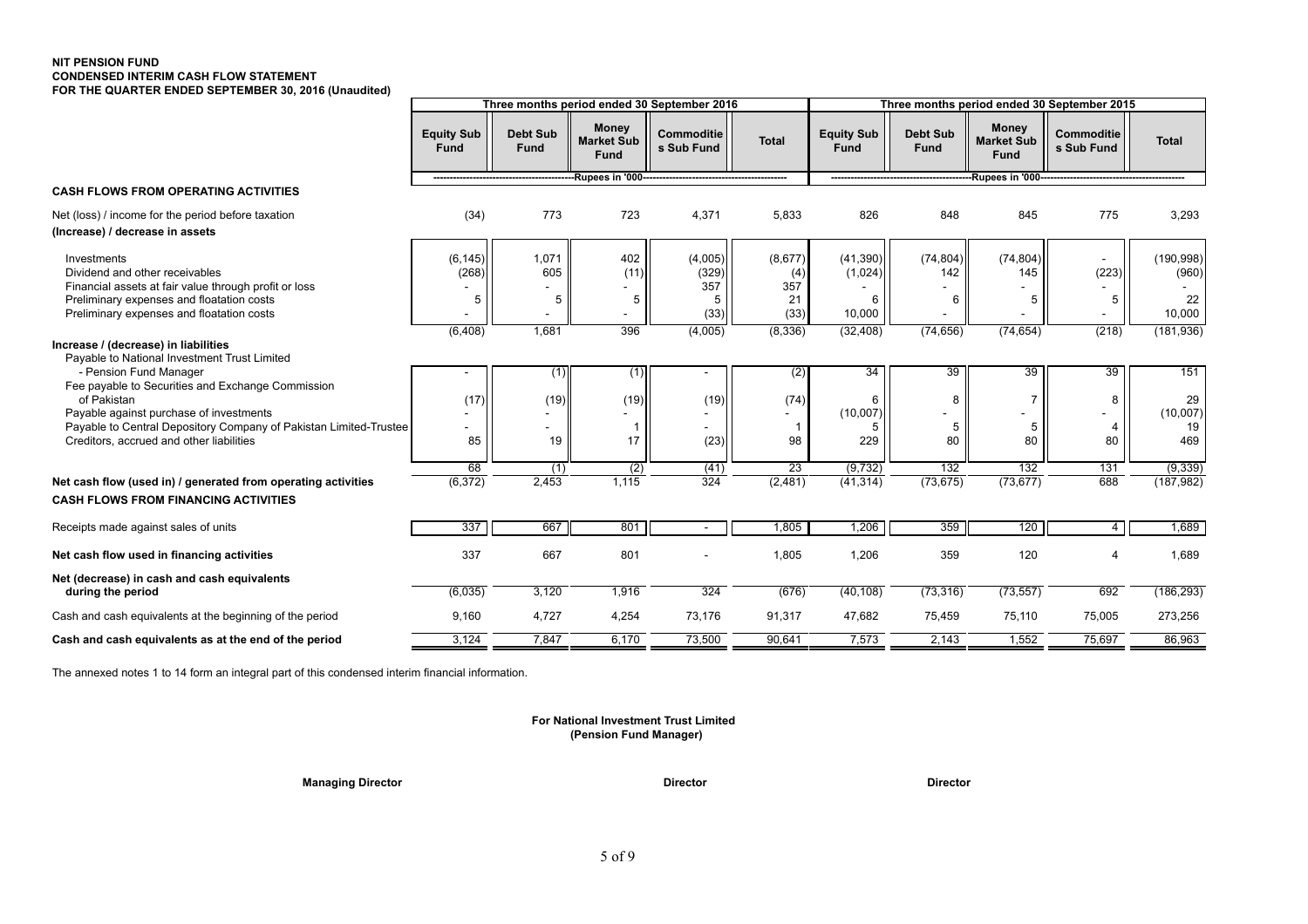### **NIT PENSION FUND**

# **NOTES TO AND FORMING PART OF THE CONDENSED INTERIM FINANCIAL INFORMATION FOR THE QUARTER ENDED SEPTEMBER 30, 2016 (Unaudited)**

# **1 LEGAL STATUS AND NATURE OF BUSINESS**

NIT Pension Fund ("the Fund") was established under a Trust Deed executed between National Investment Trust Limited as Pension Fund Manager and Central Depository Company of Pakistan Limited<br>(CDC) as trustee. The Fund was

National Investment Trust Limited has been licensed to act as a Pension Fund Manager under the Voluntary Pension Scheme Rules, 2005 through a certifcate of registration issued by SECP. The registered<br>office of the Pension

The Fund is an unlisted pension scheme and offers units for public subscription on a continuous basis. The units are non-transferable except in the circumstances mentioned in VPS Rules and can be<br>redeemed by surrendering t

The objective of the Fund is to provide individuals with a portable, individualised, funded (based on defined contribution), flexible pension scheme, assisting and facilitating them to plan and provide for their etirment.

The Fund received Seed Money from Pension Fund Manager amounting to Rs. 300 million (i.e. Rs. 75 million in each Sub-Fund) on 12 June 2015 against which 30 million units at the offer price of Rs. 10 each unit were issued (i.e. 75 million of each Sub-fund). Accordingly, the Fund commenced its operations from 12 June 2015.

PACRA has maintained an asset manager rating of "AM2+" to the Pension Fund Manager.

Title of the assets of the fund are held in the name of CDC as the trustee of the fund.

### **2 BASIS OF PREPARATION**

#### **2.1 Statement of compliance**

This condensed interim financial information is being submitted to the unit holders as required under regulation 38(g) of the Non-Banking Finance Companies and Notified Entities Regulations, 2008 (NBFC Regulations).

The disclosures made in these condensed interim financial statements have, however, been limited based on the requirements of the International Accounting Standard 34: "Interim Financial Reporting".

These condensed interim financial statements have been prepared using the same accounting policies which were applied in the preparation of the annual financial statements of the Fund for the year ended June 30,2016.

### **1 BASIS OF PREPARATION**

#### **2.1 Statement of compliance**

This condensed interim financial information has been prepared in accordance with the requirements of the International Accounting Standard 34 - Interim Financial Reporting and provisions of and<br>directives issued under the Wherever the requirements of the VPS Rules or directives issued by the SECP differ with the requirements of the IFRS, the requirements of the VPS Rules or the directives issued by the SECP shall prevail.

The condensed interim financial information does not include all the information and disclosures required in the annual financial statements and should therefore be read in conjunction with the financial statements of the Fund for the year ended 30 June 2016.

### **2 SIGNIFICANT ACCOUNTING POLICIES**

The accounting policies adopted for the preparation of the condensed interim financial information are the same as those applied in the preparation of the annual financial statements of the Fund for the year, ended 30 June 2016.

#### 3 **ESTIMATES AND JUDGEMENTS**

The preparation of condensed interim financial information requires management to make judgements, estimates and assumption that affect the application of accounting policies and reported amount of assets and liabilities, income and expenses. Actual result may differ from these estimates.

The significant judgements made by management in applying the accounting policies and the key sources of estimation uncertainty were the same as those that applied to financial statements as at and for<br>the year ended 30 Ju

### **4 BANK BALANCES**

|                  |     |                    |                  | Unaudited (September 30, 2016)     |                                |                       |                    |                  | <b>Audited (June 30, 2016)</b>            |                          |              |  |
|------------------|-----|--------------------|------------------|------------------------------------|--------------------------------|-----------------------|--------------------|------------------|-------------------------------------------|--------------------------|--------------|--|
|                  |     | Equity<br>Sub Fund | Debt Sub<br>Fund | Money<br><b>Market</b><br>Sub Fund | Commoditie<br>Il s Sub Fund II | <b>TOTAL</b>          | Equity<br>Sub Fund | Debt Sub<br>Fund | Money<br><b>Market</b><br><b>Sub Fund</b> | Commoditie<br>s Sub Fund | <b>TOTAL</b> |  |
|                  |     |                    |                  |                                    |                                | --Rupees in '000----- |                    |                  |                                           |                          |              |  |
|                  |     |                    |                  |                                    |                                |                       |                    |                  |                                           |                          |              |  |
| Savings accounts | 4.1 | 3,124              | 7.847            | 6,170                              | 73.500                         | 90.641                | 9,160              | 4.727            | 4,254                                     | 73.176                   | 91,317       |  |

 **3,124 7,847 6,170 73,500** 90,641 **9,160 4,727 4,254 73,176 91,317**

пm

**Audited (June 31, 2016)**

**4.1** These accounts carry return at rates ranging from 3.75% to 6.25% per annum (30 June 2016: 2% to 7.25% per annum).

 $\Gamma$ 

### **5 INVESTMENTS**

|                                                               |               | <b>Equity</b><br>Sub Fund II | Debt Subl<br>Fund | <b>Money</b><br><b>Market</b><br>Sub Fund | Commoditie II<br>s Sub Fund | <b>TOTAL</b>      | <b>Equity</b><br>Sub Fund I | Debt Sub II<br><b>Fund</b> | <b>Money</b><br><b>Market</b><br>Sub Fund | <b>Commoditiel</b><br>s Sub Fund | <b>TOTAL</b> |
|---------------------------------------------------------------|---------------|------------------------------|-------------------|-------------------------------------------|-----------------------------|-------------------|-----------------------------|----------------------------|-------------------------------------------|----------------------------------|--------------|
|                                                               |               |                              |                   |                                           |                             | -Rupees in '000-- |                             |                            |                                           |                                  |              |
|                                                               |               |                              |                   |                                           |                             |                   |                             |                            |                                           |                                  |              |
| Available for sale investments                                |               |                              |                   |                                           |                             |                   |                             |                            |                                           |                                  |              |
| <b>Listed Equity Securities</b>                               | 5.1           | 83.574                       |                   |                                           |                             | 83.574            | 74.705                      |                            |                                           |                                  | 74.705       |
| Government securities-Market Treasury Bills                   | 5.2.1 & 5.2.2 |                              | 44,009            | 74.508                                    | $\,$                        | 118.517           | $\overline{\phantom{a}}$    | 44.949                     | 74.915                                    |                                  | 119.864      |
| Government securities-Pakistan Investment Bonds 5.2.1 & 5.2.2 |               |                              | 25.957            |                                           |                             | 25.957            |                             | 26.116                     |                                           |                                  | 26.116       |
| <b>Term Finance Certificates</b>                              | 5.2.1         |                              | 4.255             |                                           |                             | 4.255             |                             | 4.250                      |                                           | $\overline{\phantom{a}}$         | 4,250        |
|                                                               |               | 83.574                       | 74.221            | 74.508                                    |                             | 232.303           | 74.705                      | 75.315                     | 74.915                                    |                                  | 224.935      |

**Unaudited (September 30, 2016)**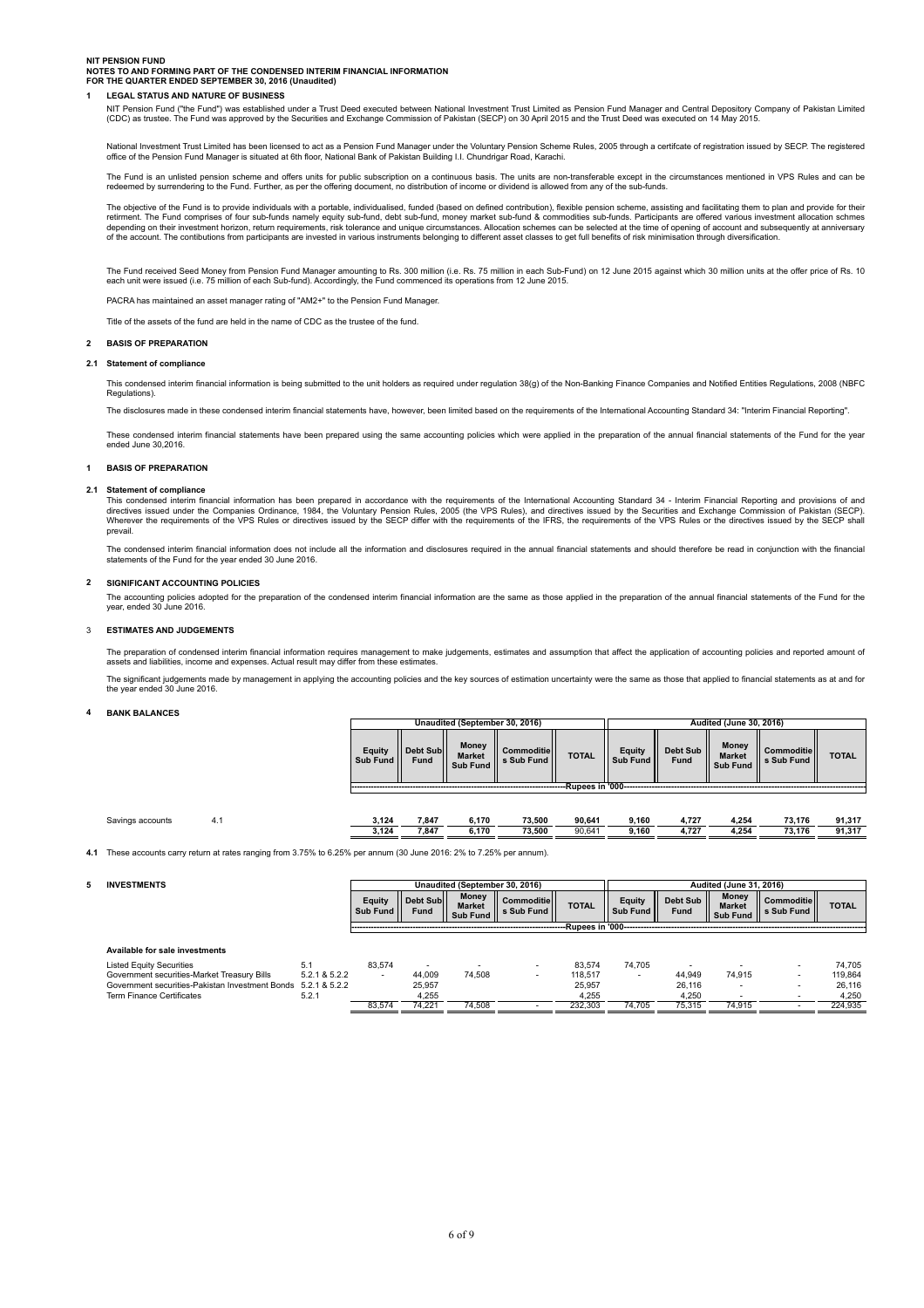# **5.1 -Investment in Equity Securities**

**Term Finance Certificates-Unlisted**

| <b>Name of Investee Companies</b>                                        | As at 01 July<br>2016 | Purchases<br>during the<br>period | <b>Bonus</b><br>shares<br>received<br>during the<br>period | <b>Right shares</b><br>purchased/<br>subscribed<br>during the<br>period | Sale<br>during the<br>period                     | As at<br>September<br>30, 2016 | Cost/ Carrying<br>value ast at<br>September 30,<br>2016                           | <b>Market Value as</b><br>at September<br>30, 2016 | <b>Net Assets</b>              | <b>Market Value</b><br>as a<br>percentage of<br>investment | Percentage of<br>paid-up capital of<br>the investee<br>company held |
|--------------------------------------------------------------------------|-----------------------|-----------------------------------|------------------------------------------------------------|-------------------------------------------------------------------------|--------------------------------------------------|--------------------------------|-----------------------------------------------------------------------------------|----------------------------------------------------|--------------------------------|------------------------------------------------------------|---------------------------------------------------------------------|
|                                                                          |                       |                                   | -(Number of Shares)-                                       |                                                                         |                                                  |                                | -----Rupees in '000--------                                                       |                                                    |                                | $\frac{9}{2}$                                              |                                                                     |
| <b>COMMERCIAL BANKS</b>                                                  |                       |                                   |                                                            |                                                                         |                                                  |                                |                                                                                   |                                                    |                                |                                                            |                                                                     |
| Habib Metropolitan Bank                                                  | 8,000                 |                                   |                                                            |                                                                         |                                                  | 8,000                          | 242                                                                               | 242                                                | 0.28                           | 0.29                                                       | 0.00                                                                |
| <b>MCB Bank Limited</b>                                                  | 19,000                |                                   |                                                            |                                                                         |                                                  | 19,000                         | 3,915                                                                             | 4,195                                              | 4.83                           | 5.02                                                       | 0.04                                                                |
| Bank Al Habib Limited                                                    | 30,000                |                                   |                                                            |                                                                         | l,                                               | 30,000                         | 1,324                                                                             | 1,349                                              | 1.55                           | 1.61                                                       | 0.01                                                                |
| <b>United Bank Limited</b>                                               | 10.000                |                                   |                                                            |                                                                         |                                                  | 10.000                         | 1,741                                                                             | 1.988                                              | 2.29                           | 2.38                                                       | 0.02                                                                |
| CEMENT                                                                   | 67,000                | $\overline{\phantom{a}}$          | ٠                                                          | ÷                                                                       | ×,                                               | 67,000                         | 7,221                                                                             | 7,774                                              | 8.96                           | 9.30                                                       |                                                                     |
| D. G. Khan Cement Company                                                | 27,000                | 5,000                             |                                                            |                                                                         |                                                  | 32,000                         | 5,324                                                                             | 5,948                                              | 6.85                           | 7.12                                                       | 0.14                                                                |
| Cherat Cement Company Limited                                            |                       | 7,500                             |                                                            |                                                                         |                                                  | 7,500                          | 939                                                                               | 965                                                | 1.11                           | 1.15                                                       | 0.05                                                                |
| Fauji Cement Company Ltd.                                                | 90,000                | 24,000                            |                                                            |                                                                         |                                                  | 114,000                        | 4,283                                                                             | 4,021                                              | 4.63                           | 4.81                                                       | 0.03                                                                |
| Lucky Cement Limited                                                     | 10.000                | 2.000                             |                                                            |                                                                         |                                                  | 12.000                         | 6,734                                                                             | 8.127                                              | 9.36                           | 9.72                                                       | 0.25                                                                |
|                                                                          | 127,000               | 38,500                            | ÷,                                                         | ÷,                                                                      | ÷,                                               | 165,500                        | 17,281                                                                            | 19,061                                             | 21.96                          | 22.81                                                      |                                                                     |
| POWER GENERATIN & DISTRIBUTION                                           |                       |                                   |                                                            |                                                                         |                                                  |                                |                                                                                   |                                                    |                                |                                                            |                                                                     |
| Kot Addu Power Co.Ltd.                                                   | 52,000                | 20,000                            |                                                            |                                                                         | Ĭ.                                               | 72,000                         | 6,097                                                                             | 6,026                                              | 6.94                           | 7.21                                                       | 0.07                                                                |
| Hub Power Company                                                        | 40,000                |                                   |                                                            |                                                                         |                                                  | 40,000                         | 3,899                                                                             | 4,767                                              | 5.49                           | 5.70                                                       | 0.04                                                                |
| OIL AND GAS MARKETING COMPANIES                                          | 92,000                | 20,000                            | ÷,                                                         | ÷                                                                       |                                                  | 112,000                        | 9,995                                                                             | 10,792                                             | 12.44                          | 12.91                                                      |                                                                     |
| Pakistan State Oil Co. Ltd.                                              | 19,000                | ÷                                 |                                                            | J.                                                                      | 6,000                                            | 13,000                         | 5,097                                                                             | 5,384                                              | 6.20                           | 6.44                                                       | 0.20                                                                |
| Pakistan Oil Field                                                       | 2,000                 |                                   |                                                            |                                                                         |                                                  | 2,000                          | 698                                                                               | 803                                                | 0.92                           | 0.96                                                       | 0.03                                                                |
| Oil & Gas Development Company                                            | 5,000                 | 10,000                            |                                                            |                                                                         | $\overline{a}$                                   | 15,000                         | 2,188                                                                             | 2,118                                              | 2.44                           | 2.53                                                       | 0.00                                                                |
| Pakistan Petroleum Ltd.                                                  | 37,500                | 3,000                             |                                                            |                                                                         |                                                  | 40,500                         | 5,078                                                                             | 6,629                                              | 7.64                           | 7.93                                                       | 0.03                                                                |
|                                                                          | 63,500                | 13,000                            |                                                            | $\overline{a}$                                                          | 6,000                                            | 70,500                         | 13,060                                                                            | 14,934                                             | 17.21                          | 17.87                                                      |                                                                     |
| <b>AUTOMOBILE ASSEMBLER</b>                                              |                       |                                   |                                                            |                                                                         |                                                  |                                |                                                                                   |                                                    |                                |                                                            |                                                                     |
| Indus Motor Company Limited                                              | 5,000                 |                                   |                                                            |                                                                         |                                                  | 5,000                          | 4,698                                                                             | 7,502                                              | 8.64                           | 8.98                                                       | 0.95                                                                |
| <b>ENGINEERING</b>                                                       | 5,000                 |                                   |                                                            |                                                                         |                                                  | 5,000                          | 4,698                                                                             | 7,502                                              | 8.64                           | 8.98                                                       |                                                                     |
| Crescent Steel And Allied Proudcts Ltd                                   |                       | 48,500                            |                                                            |                                                                         |                                                  | 48,500                         | 6,088                                                                             | 6,111                                              | 7.04                           | 7.31                                                       | 0.98                                                                |
|                                                                          |                       | 48,500                            |                                                            |                                                                         |                                                  | 48,500                         | 6,088                                                                             | 6,111                                              | 7.04                           | 7.31                                                       |                                                                     |
| <b>AUTOMOBILE AND PARTS</b>                                              |                       |                                   |                                                            |                                                                         |                                                  |                                |                                                                                   |                                                    |                                |                                                            |                                                                     |
| Agriauto Industries Limited.                                             |                       | 5,000                             |                                                            |                                                                         |                                                  | 5,000                          | 1,221                                                                             | 1,451                                              | 1.67                           | 1.74                                                       | 1.01                                                                |
|                                                                          | ÷                     | 5,000                             | ÷,                                                         | ÷,                                                                      | ÷                                                | 5,000                          | 1,221                                                                             | 1,451                                              | 1.67                           | 1.74                                                       |                                                                     |
| <b>CABLE &amp; ELECTRIC GOODS</b>                                        |                       |                                   |                                                            |                                                                         |                                                  |                                |                                                                                   |                                                    |                                |                                                            |                                                                     |
| Pakistan Cables Limited                                                  |                       | 4,000                             |                                                            |                                                                         |                                                  | 4,000                          | 883                                                                               | 1,027                                              | 1.18                           | 1.23                                                       | 0.36                                                                |
| <b>FERTILIZER</b>                                                        | ÷,                    | 4,000                             | $\overline{a}$                                             | ÷,                                                                      |                                                  | 4,000                          | 883                                                                               | 1,027                                              | 1.18                           | 1.23                                                       |                                                                     |
| Engro Corporation Ltd.                                                   | 19,500                |                                   |                                                            |                                                                         |                                                  | 19,500                         | 5,971                                                                             | 5,679                                              | 6.54                           | 6.80                                                       | 0.11                                                                |
| Fauji Fertilizer Bin Qasim Ltd.                                          | 105,000               |                                   |                                                            |                                                                         | 105,000                                          |                                | 3,077                                                                             |                                                    |                                |                                                            |                                                                     |
| <b>Engro Fertilizer Limited</b>                                          | 30,000                |                                   |                                                            |                                                                         |                                                  | 30,000                         | 1,934                                                                             | 1,850                                              | 2.13                           | 2.21                                                       | 0.01                                                                |
| Fauji Fertilizer Company Limited.                                        | 48,000                |                                   |                                                            |                                                                         | 10,000                                           | 38,000                         | 3,951                                                                             | 3,951                                              | 4.55                           | 4.73                                                       | 0.03                                                                |
| PHARMACEUTICALS                                                          | 202,500               | $\sim$                            | ÷,                                                         | ÷,                                                                      | 115,000                                          | 87,500                         | 14,934                                                                            | 11,480                                             | 13.23                          | 13.74                                                      |                                                                     |
| The Searl Company Limited                                                |                       | 6,000                             |                                                            |                                                                         |                                                  | 6.000                          | 3,467                                                                             | 3,441                                              | 3.97                           | 4.12                                                       |                                                                     |
|                                                                          | ÷                     | 6,000                             | $\overline{\phantom{a}}$                                   | ÷,                                                                      |                                                  | 6,000                          | 3,467                                                                             | 3,441                                              | 3.97                           | 4.12                                                       |                                                                     |
| <b>FOOD &amp; PERSONAL CARE PRODUCERS</b>                                |                       |                                   |                                                            |                                                                         |                                                  |                                |                                                                                   |                                                    |                                |                                                            |                                                                     |
| <b>Engro Foods Limited</b>                                               | 27,000                |                                   |                                                            |                                                                         | 27,000                                           |                                | 1,430                                                                             |                                                    |                                |                                                            |                                                                     |
|                                                                          | 27,000                | $\overline{\phantom{a}}$          | $\ddot{\phantom{0}}$                                       | ÷,                                                                      | 27,000                                           | ÷                              | 1,430                                                                             | ÷                                                  | $\overline{\phantom{a}}$       | $\sim$                                                     |                                                                     |
| <b>Grand Total</b>                                                       | 584,000               | 135,000                           |                                                            | $\overline{\phantom{a}}$                                                | 148,000                                          | 571,000                        | 80,278                                                                            | 83,574                                             | 96                             | 100                                                        |                                                                     |
|                                                                          |                       |                                   |                                                            |                                                                         |                                                  |                                |                                                                                   |                                                    |                                |                                                            |                                                                     |
| 5.2.1 -Investment in government securities - Available for sale (PF DSF) |                       |                                   |                                                            | Face value                                                              |                                                  |                                |                                                                                   | As at 30 September 2016                            |                                |                                                            |                                                                     |
|                                                                          |                       |                                   |                                                            |                                                                         |                                                  |                                |                                                                                   |                                                    |                                | <b>Market Value</b>                                        |                                                                     |
| <b>Issue Date</b>                                                        |                       | Tenor                             | As at 01<br><b>July 2016</b>                               | <b>Purchases</b><br><b>During the</b><br>Period                         | Sales/<br><b>Matured</b><br>During the<br>Period | As at<br>30.2016               | September Carrying Value Market Value                                             |                                                    | Appreciation /<br>(Diminution) | as a<br>Percentage<br>of Net<br><b>Assets</b>              | <b>Market Value as</b><br>a Percentage of<br>Investments            |
|                                                                          |                       |                                   |                                                            |                                                                         |                                                  |                                | ------------------------------------Rupees in '000------------------------------- |                                                    |                                |                                                            |                                                                     |
|                                                                          |                       |                                   |                                                            |                                                                         |                                                  |                                |                                                                                   |                                                    |                                |                                                            |                                                                     |
| <b>Market Treasury Bills</b><br>April 14, 2016                           |                       | 03 Months                         | 45,000                                                     |                                                                         | 45,000                                           |                                |                                                                                   |                                                    |                                |                                                            |                                                                     |

| August 18, 2016                  | 06 Months |        | 45.000                   |        | 45.000 | 44.024 | 44.009 | (15.18) | 53.89% | 59.29% |
|----------------------------------|-----------|--------|--------------------------|--------|--------|--------|--------|---------|--------|--------|
| August 20, 2015                  | 12 Months |        | 45.000                   | 45,000 | -      |        | . .    |         |        | $\sim$ |
|                                  |           | 45,000 | 90.000                   | 90,000 | 45.000 | 44.024 | 44.009 | (15)    | 53.89% | 59.29% |
| <b>Pakistan Investment Bonds</b> |           |        |                          |        |        |        |        |         |        |        |
| March 26, 2015                   | 03 Years  | 25,000 | $\overline{\phantom{a}}$ | $\sim$ | 25,000 | 25.851 | 25.957 | 106     | 31.79% | 34.97% |
|                                  |           | 25.000 | ۰                        | $\sim$ | 25,000 | 25.851 | 25.957 | 106     | 31.79% | 34.97% |
|                                  |           |        |                          |        |        |        |        |         |        |        |

 **As at 01 July 2016 Purchases During the Period Disposed during the Period** As at **Carrying Value** Market Value **Appreciation /** September Carrying Value Market Value **Appreciation** / Appreciation /<br>(Diminution) **Commercial Banks** Bank Al-Habib Limited 875 - - 875 4,374 4,255 (119) 5.21% 5.73%  **875 - - 875 4,374 4,255 (119) 5.21% 5.73% Face value As at 30 September 2016 Market Value as a Percentage of Net Market Value as a Percentage of Investments Name of Investee Company Issue Date** March 17, 2016

| 5.2.2 -Investment in government securities - Available for sale (PF MMSF) |           |                              |                                          |                                                  |                  |                                                |                          |                                |                                                        |                                                              |
|---------------------------------------------------------------------------|-----------|------------------------------|------------------------------------------|--------------------------------------------------|------------------|------------------------------------------------|--------------------------|--------------------------------|--------------------------------------------------------|--------------------------------------------------------------|
|                                                                           |           |                              | Face value                               |                                                  |                  |                                                | As at 30 September 2016  |                                |                                                        |                                                              |
| <b>Issue Date</b>                                                         |           | As at 01<br><b>July 2015</b> | <b>Purchases</b><br>During the<br>Period | Sales/<br><b>Matured</b><br>During the<br>Period | As at<br>30.2016 | September   Carrying Value   Market Value      |                          | Appreciation /<br>(Diminution) | <b>Market Value</b><br>as a<br>of Net<br><b>Assets</b> | Market Value as<br>Percentage a Percentage of<br>Investments |
|                                                                           |           |                              |                                          |                                                  |                  | -Rupees in '000------------------------------- |                          |                                |                                                        |                                                              |
| <b>Market Treasury Bills</b><br>April 14, 2016                            | 03 Months | 75000                        | ۰                                        | 75,000                                           | -                | $\overline{\phantom{a}}$                       | $\overline{\phantom{a}}$ | $\overline{\phantom{a}}$       | $\overline{\phantom{a}}$                               |                                                              |
| August 18, 2016                                                           | 03 Months |                              | 75,000                                   |                                                  | 75,000           | 74.525                                         | 74.508                   | (17)                           | 92.88%                                                 | 100.00%                                                      |
| August 20, 2015                                                           | 12 Months |                              | 75,000                                   | 75,000                                           | ۰                | ۰                                              | ٠                        | ۰                              |                                                        |                                                              |
|                                                                           |           | 75,000                       | 150.000                                  | 150.000                                          | 75,000           | 74.525                                         | 74.508                   | (17)                           | 92.88%                                                 | 0.00%                                                        |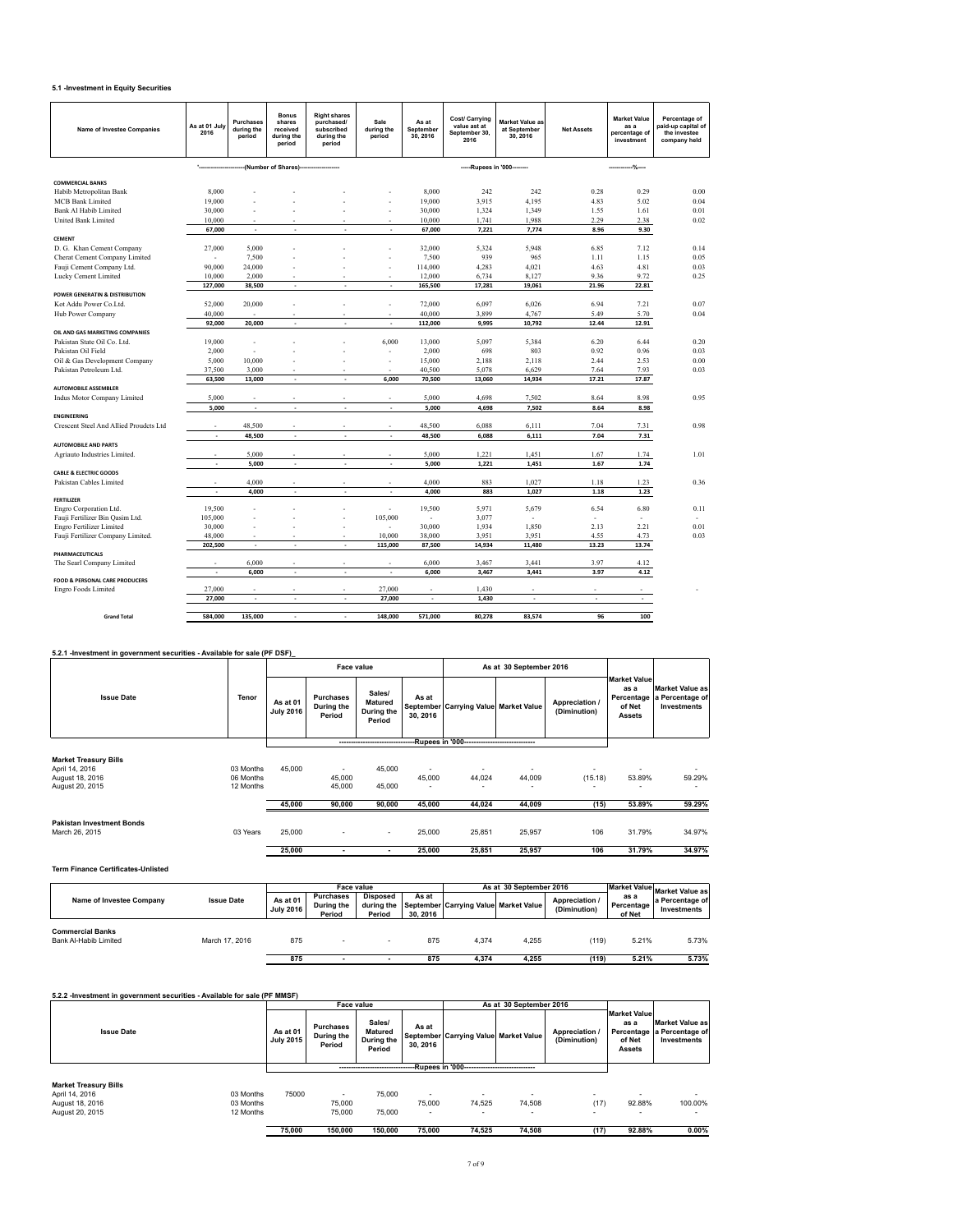# **5.4 Net unrealised (diminution) / appreciation on re-measurement of**

| investments classified as 'available for sale'          |                           |                  | Unaudited (September 30, 2016)            |                                |              |                           |                  | Unaudited (September 30, 2016)     |                                       |              |
|---------------------------------------------------------|---------------------------|------------------|-------------------------------------------|--------------------------------|--------------|---------------------------|------------------|------------------------------------|---------------------------------------|--------------|
|                                                         | <b>Equity Sub</b><br>Fund | Debt Sub<br>Fund | <b>Money</b><br><b>Market Sub</b><br>Fund | <b>Commodities</b><br>Sub Fund | <b>TOTAL</b> | <b>Equity Sub</b><br>Fund | Debt Sub<br>Fund | Money<br><b>Market Sub</b><br>Fund | <b>Commodities</b><br><b>Sub Fund</b> | <b>TOTAL</b> |
| Market value of investments                             | 83.574                    | 74.221           | 74.508                                    | -                              | 232.303      | 61.821                    | 74.801           | 74.801                             | -                                     | 211.423      |
| Less: Carrying value of investments - net of impairment | 75.771                    | 74,250           | 74.525                                    |                                | 224.545      | 69.363                    | 74.804           | 74.804                             |                                       | 218.971      |
|                                                         | 7.804                     | (28)             | (17)                                      | -                              | 7.758        | (7,542)                   | (3)              |                                    | $\overline{\phantom{0}}$              | (7, 548)     |
| Less: Net unrealised appreciation in the fair value of  |                           |                  |                                           |                                |              |                           |                  |                                    |                                       |              |
| investments at the beginning of the period              | 5,079                     |                  | (10)                                      | 4.007                          | 9.071        | 29                        |                  |                                    |                                       | 29           |
|                                                         | 2,725                     | (23)             |                                           | (4,007)                        | (1, 313)     | (7.571)                   |                  |                                    |                                       | (7, 577)     |

| 6 | <b>DIVIDEND &amp; PROFIT RECEIVABLES</b> |                          |                          | Unaudited (September 30, 2016)     |                                |                    |                           |                  |                             | <b>Audited (June 30, 2016)</b>        |              |  |  |  |
|---|------------------------------------------|--------------------------|--------------------------|------------------------------------|--------------------------------|--------------------|---------------------------|------------------|-----------------------------|---------------------------------------|--------------|--|--|--|
|   |                                          | Equity Sub<br>Fund       | Debt Sub<br><b>Fund</b>  | <b>Money</b><br>Market Sub<br>Fund | <b>Commodities</b><br>Sub Fund | <b>TOTAL</b>       | <b>Equity Sub</b><br>Fund | Debt Sub<br>Fund | Money<br>Market Sub<br>Fund | <b>Commodities</b><br><b>Sub Fund</b> | <b>TOTAL</b> |  |  |  |
|   |                                          |                          |                          |                                    |                                | -Rupees in '000--- |                           |                  |                             |                                       |              |  |  |  |
|   | Dividend Receivable                      | 617                      | $\overline{\phantom{a}}$ |                                    |                                | 617                | 359                       |                  |                             | <b>.</b>                              | 359          |  |  |  |
|   | Profit on deposit accounts               | 21                       | 35                       | 30                                 | 366                            | 453                |                           | 19               | 19                          |                                       | 49           |  |  |  |
|   | <b>Government Securities</b>             |                          | 38                       |                                    |                                | 38                 |                           | 90               |                             | 37                                    | 127          |  |  |  |
|   | <b>Term Finance Certificates</b>         | $\overline{\phantom{0}}$ | 12                       |                                    | -                              | 12                 | -                         | 581              | $\overline{\phantom{0}}$    |                                       | 581          |  |  |  |
|   |                                          | 638                      | 85                       | 30                                 | 366                            | 1.120              | 370                       | 690              | 19                          | 37                                    | 1.116        |  |  |  |
|   |                                          |                          |                          |                                    |                                |                    |                           |                  |                             |                                       |              |  |  |  |

### **7 PAYABLE TO NATIONAL INVESTMENT TRUST LIMITED - PENSION FUND MANAGER**

|                                         |     | Unaudited (September 30, 2016) |                         |                                           |                                |                   | <b>Audited (June 30, 2016)</b> |                  |                             |                                       |              |  |
|-----------------------------------------|-----|--------------------------------|-------------------------|-------------------------------------------|--------------------------------|-------------------|--------------------------------|------------------|-----------------------------|---------------------------------------|--------------|--|
|                                         |     | Equity Sub<br>Fund             | Debt Sub<br><b>Fund</b> | <b>Money</b><br><b>Market Sub</b><br>Fund | <b>Commodities</b><br>Sub Fund | <b>TOTAL</b>      | <b>Equity Sub</b><br>Fund      | Debt Sub<br>Fund | Money<br>Market Sub<br>Fund | <b>Commodities</b><br><b>Sub Fund</b> | <b>TOTAL</b> |  |
|                                         |     |                                |                         |                                           |                                | -Rupees in '000-- |                                |                  |                             |                                       |              |  |
| On account of:                          |     |                                |                         |                                           |                                |                   |                                |                  |                             |                                       |              |  |
| Management remuneration                 | 7.1 | 105                            | 101                     | 105                                       | 102                            | 413               | 102                            | 97               | 101                         | 98                                    | 398          |  |
| Sindh Sales Tax                         | 7.2 | 14                             | 13                      | 14                                        | 13                             | 54                |                                | 16               | 16                          | 16                                    | 65           |  |
| Preliminary expenses and floataion cost |     | 61                             | 61                      | 61                                        | 61                             | 243               | 61                             | 61               | 61                          | 60                                    | 243          |  |
| Security deposits                       |     | 2,600                          | 100                     |                                           |                                | 2.705             | 2,600                          | 100              |                             |                                       | 2.700        |  |
| Others                                  |     | 25                             | 25                      | 15                                        | 20                             | 85                | 25                             | 27               | 22                          | 22                                    | 96           |  |
|                                         |     | 2.805                          | 300                     | 199                                       | 196                            | 3.500             | 2.805                          | 301              | 200                         | 196                                   | 3,502        |  |

7.1 As per rule 11 of the Voluntary Pension System Rules, 2005, the Pension Fund Manager has charged its remuneration at the rate of 1.5 percent per annum of the average annual net assets of each of the Sub-Fund<br>for the curren

7.2 The Sindh Provincial Government levied Sindh Sales Tax at the rate of 13% (30 June 2015: 14%) on the remuneration of the Management Company through Sindh Sales Tax on Services Act, 2011.

#### **8 CONTINGENCIES AND COMMITMENTS**

There were no contingenices and commitments as at 30 September 2016 and 30 June 2016

### **9 ACCRUED EXPENSES AND OTHER LIABILITIES**

|                                     |     | Unaudited (September 30, 2016) |                         |                                    |                                |                   |                           | Audited (June 30, 2016) |                               |                                       |              |  |  |
|-------------------------------------|-----|--------------------------------|-------------------------|------------------------------------|--------------------------------|-------------------|---------------------------|-------------------------|-------------------------------|---------------------------------------|--------------|--|--|
|                                     |     | Equity Sub<br>Fund             | <b>Debt Sub</b><br>Fund | Money<br><b>Market Sub</b><br>Fund | <b>Commodities</b><br>Sub Fund | <b>TOTAL</b>      | <b>Equity Sub</b><br>Fund | Debt Sub<br>Fund        | Money<br>Market Sub I<br>Fund | <b>Commodities</b><br><b>Sub Fund</b> | <b>TOTAL</b> |  |  |
|                                     |     |                                |                         |                                    |                                | Rupees in '000--- |                           |                         |                               |                                       |              |  |  |
| Auditors' remuneration              |     | 62                             | 62                      | 62                                 | 62                             | 246               | 43                        | 43                      | 43                            | 43                                    | 172          |  |  |
| Legal & Professional charges        |     |                                | 46                      | 41                                 | 40                             | 168               | 41                        | 46                      | 43                            | 43                                    | 173          |  |  |
| Federal Excise Duty                 | 9.1 | 188                            | 199                     | 197                                | 195                            | 779               | 188                       | 199                     | 197                           | 195                                   | 779          |  |  |
| Provision for Workers' Welfare Fund | 9.2 |                                |                         |                                    |                                | 11                |                           |                         |                               |                                       |              |  |  |
| Brokerage                           |     | 70                             |                         |                                    |                                | 73                |                           |                         |                               | 33                                    | 37           |  |  |
| Others                              |     |                                |                         |                                    |                                |                   |                           |                         |                               |                                       |              |  |  |
| Total                               |     | 364                            | 310                     | 304                                | 300                            | 1.278             | 279                       | 291                     | 287                           | 323                                   | 1.180        |  |  |

9.1 As per the requirement of Finance Act, 2013, Federal Excise Duty (FED) at the rate of 16% on the remuneration of the Management Company has been applied effective 12 June 2015. The Management Company is of the view tha the provision not been made, the net assets value (NAV) per unit of the Equit Sub-Fund, Debt Sub-Fund, Money Market Sub-Fund and Commodities Sub-Fund as at 30 September 2016 would have been higher by Rs. 0.023, Rs.0.026, 0.026 and Rs. 0.026 per unit respectively.

9.2 There has been no change in the status of litigation relating to Workers' Welfare Fund as reported in annual financial statements of the Fund for the year ended 30 June 2016.

However, after the exclusion of the Mutual Funds from federal statute on Workers Welfare Fund, from 1st July 2015, the Fund has discontinued making the provision in this regard. Since the amendment is federal statute was a

### **10 NUMBER OF UNITS IN ISSUE**

|                                                  |                           |                          | Unaudited (September 30, 2016)     |                                |              | Audited (June 30, 2016) |                  |                                    |                                       |              |  |  |
|--------------------------------------------------|---------------------------|--------------------------|------------------------------------|--------------------------------|--------------|-------------------------|------------------|------------------------------------|---------------------------------------|--------------|--|--|
|                                                  | <b>Equity Sub</b><br>Fund | <b>Debt Sub</b><br>Fund  | Money<br><b>Market Sub</b><br>Fund | <b>Commodities</b><br>Sub Fund | <b>TOTAL</b> | Equity Sub<br>Fund      | Debt Sub<br>Fund | Money<br><b>Market Sub</b><br>Fund | <b>Commodities</b><br><b>Sub Fund</b> | <b>TOTAL</b> |  |  |
|                                                  |                           |                          |                                    |                                |              |                         |                  |                                    |                                       |              |  |  |
| Total outstanding at the beginning of the period | 8.258.515                 | 7.706.534                | 7,561,040                          | 7,500,000                      | 31.026.089   | 7,563,907               | 7.544.824        | 7.510.517                          | 7,500,000                             | 30,119,248   |  |  |
| Units issued during the period                   | 32,008                    | 64.006                   | 76.708                             | ۰.                             | 172.722      | 729.091                 | 282.749          | 226.148                            | 373                                   | 1,238,361    |  |  |
| Units redeemed during the period                 |                           | $\overline{\phantom{0}}$ |                                    |                                |              | (29, 221)               | (125, 110)       | (176, 820)                         | (373)                                 | (331, 524)   |  |  |
| Reallocation during the period / year            |                           | ۰                        |                                    |                                | ٠            | (5,262)                 | 4,071            | 1.195                              |                                       | 4            |  |  |
|                                                  | 8,290,523                 | 7.770.540                | 7,637,748                          | 7,500,000                      | 31.198.811   | 8.258.515               | 7.706.534        | 7.561.040                          | 7,500,000                             | 31,026,089   |  |  |